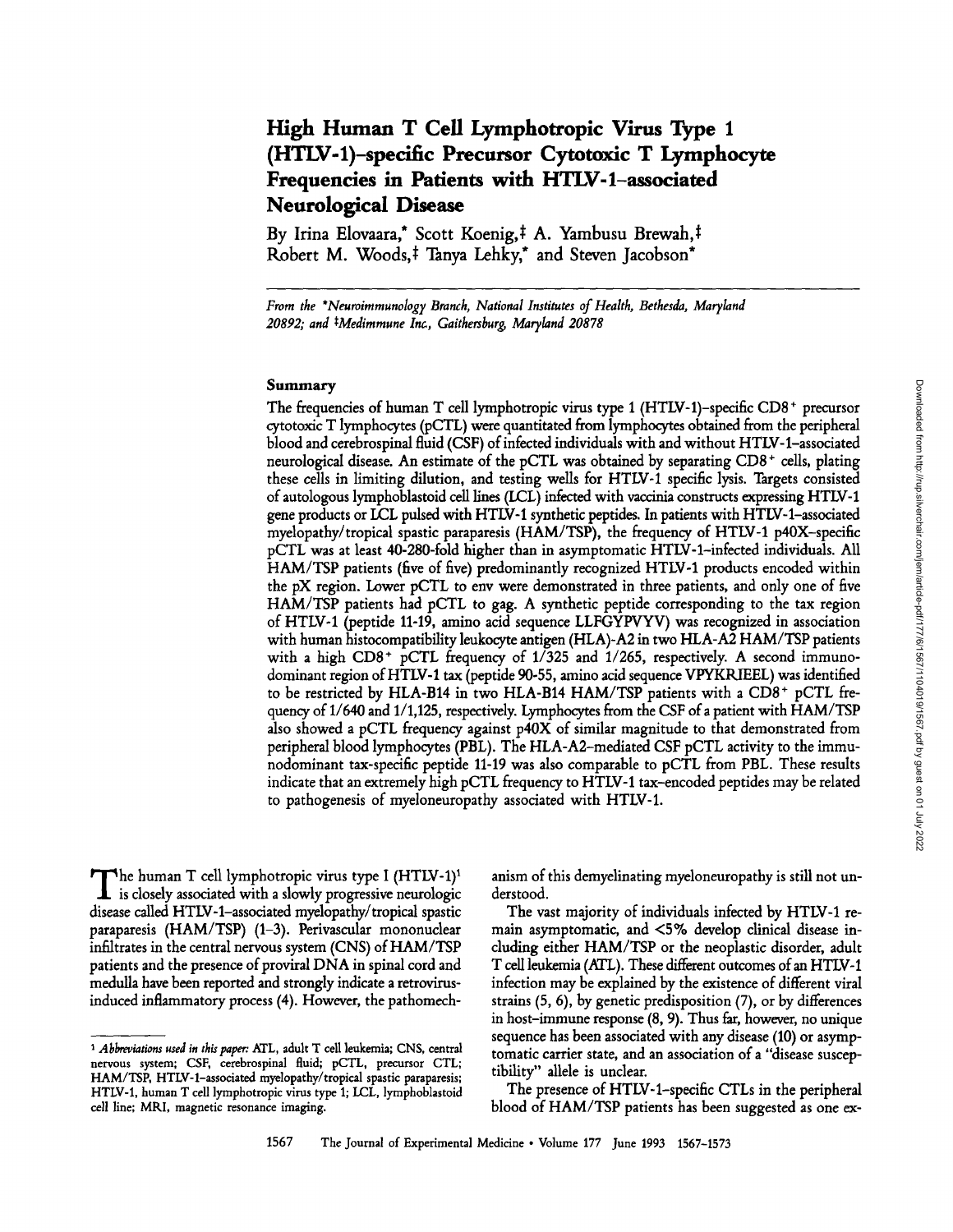planation for the pathogenesis of this disease (11). Consistent with this hypothesis is the observation in HIV-1 infection, that retrovirus-specific CTL have been shown to have deleterious effects especially, in the CNS and lungs (12-14).

Preliminary data on HTLV-l-specific precursor frequencies of CTL (pCTL) from peripheral blood of two patients with HAM/TSP indicate that the number of such cells is extraordinarily high (15). These observations suggest that HTLV-1 induces a strong T lymphocyte immune response, and that the CTL precursor pool may be amplified by the chronic nature of the infection. Also, the amounts of pX and probably env DNA were found to be greater in the CNS tissue from HAM/TSP patients than in brain tissue from patients with ATL (4) which indicates increased viral load in HTLV-l-associated neurological disease.

In this report, limiting dilution analysis of lymphocytes from both peripheral blood and cerebrospinal fluid (CSF) of patients with HAM/TSP and asymptomatic HTLV-l-infected individuals has been performed in order to quantitate the frequencies of HTLV-1-specific CD8<sup>+</sup> pCTL. Both virusspecific pCTL as well as HLA-restricted peptide-specific pCTL responses were determined. The data extend our previous observations which demonstrated high CTL activity to the tax region of HTLV-1 in HAM/TSP patients, and serve further to increase our understanding of the role that these CTLs play in the pathogenesis of neurological HTLV-1 infection.

#### **Materials and Methods**

#### *Subjects*

The clinical characteristics of patients with HAM/TSP and asymptomatic HTLV-l-infected individuals are summarized in Table 1. PBL were obtained from five patients with HAM/TSP or five HTLV-l-infected asymptomatic individuals undergoing evaluation and treatment at the Clinical Center at the National Institutes of Health (NIH) (see Table 1). Four patients (Nos. 1-4) had a slowly progressive spastic paraparesis, and patient No. 5 (spouse of patient No. 4) had hyperreflexia in the lower extremities and extensor plantar responses indicative of corticospinal tract lesion(s). Subject No. 6 was an asymptomatic spouse of patient No. 1, and the remaining subjects (Nos. 7-10) were clinically asymptomatic. All HAM/TSP patients were HTLV-1 seropositive in serum and CSF. The CSF of all but one patient (No. 5) showed mild pleocytosis, elevated IgG levels, and/or the presence of oligoclonal bands. Magnetic resonance imaging (MRI) of three patients with HAM/TSP (Nos. 1-3) showed spinal cord shrinkage in the cervical or thoracic region. MRI of patient No. 4 was normal. No MRI data was available on patient No. 5. HAM/TSP patient No. 4 became infected with HTLV-1 through hemotransfusion. Histocompatibility typing was performed on PBL or EBV-transformed lymphoblastoid cell lines (LCL) by the Tissue Typing Laboratory at the NIH Clinical Center.

## *Cloning of Lymphocytes in Limiting Dilution*

*PBL.* PBL isolated on Hcoll-sodium metrizoate gradients (lymphocyte separation media [LSM]; Organon Teknika, Rockville, MD) were  $CD8<sup>+</sup>$  sorted ( $>98\%$  purity) by flow cytometry analysis (Epics, Coulter Corp., Hialeah, FL) and cloned in limiting dilution in 96-well plates (catalog No. 3799; Costar Corp., Cambridge,

MA) at final concentrations of 100, 50, 25, 12.5, 6, and 3 cells per well in 0.2 ml of media containing KPMI 1640 (Whittaker Bioproducts, Walkersville, MD) plus 10% FCS (Gibco, Grand Island, NY). Irradiated (5,000 rad) allogeneic feeders from HTLV-1 seronegative donors were prestimulated with PHA (GIBCO BRL, Gaithersburg, MD) at a final concentration of 1  $\mu$ g/well for 30 min at 37°C, and added to each well at a concentration of 1.0  $\times$  $10<sup>5</sup>$  cells/well in RPMI 1640 media containing 10% FCS. 24 h later, 100  $\mu$ l of supernatant from each well was removed and replaced with 100  $\mu$ l of fresh media containing RPMI 1640 plus 10% FCS, 10% purified IL-2 (Cellular Products, Inc., Buffalo, NY), and 100 U/ml of rlL-2 (Cetus Corp., Emeryville, CA). All wells were refed two times per week with IL-2 containing media. After 2-3 wk, cell buttons became prominent, and lines derived from this cloning were screened for cytotoxicity against <sup>51</sup>Cr-labeled autologous LCL infected with the HTLV-1 vaccinia-p40x, gag, env, or vaccinia-HA constructs, or pulsed with 10  $\mu$ g/ml of peptides tax 11-19 (amino acid sequence LLFGYPVYV), or tax 90-55 (VPYKR/EEL).

*CSF Lymphocytes.* Lymphocytes were obtained from CSF by atraumatic lumbar puncture in which  $\leq 1$  RBC/mm<sup>3</sup> was present. As the number of cells was insufficient for CD8<sup>+</sup> sorting by flow cytometry analysis, unfractioned cells were cloned in limiting dilution and cultured as described above.

#### *Peptides*

Peptides were synthesized using a stepwise solid-phase approach on a peptide synthesizer (model 430A; Applied Biosystems, Inc., Foster City, CA) at Medimmune Inc. (16).

## *Initial Screening of CTL Clones by CTL Assay*

As targets,  $2 \times 10^6$  autologous EBV-transformed LCL were infected with various HTLV-1 vaccinia recombinants as described previously (11) at a multiplicity of infection of 10.0 for 10-14 h and then incubated with 0.2 mCi of Na,<sup>51</sup>Cr (Amersham Corp., Arlington Heights, IL) for 1.5 h. Target cells infected with the vaccinia-p40x expressed p40x (tax) and p21x; vaccinia-gag expressed p19, p24, and p15 internal structural proteins; vaccinia-env expressed gp62, gp46, and gp21 surface glycoprotein; and control vaccinia-HA expressed no HTVD1 proteins. For initial screening, target cells plated at a final concentration of  $3.5 \times 10^3$  cells/well were incubated with 20  $\mu$ l/well of PBL or CSF effector cells in culture media for 4 h at  $37^{\circ}$ C in 5% CO<sub>2</sub>.

Percent specific lysis was calculated by the following formula:  $100 \times$  [(test cpm - spontaneous cpm)/(maximal cpm - spontaneous cpm)].

Precursor frequency analyses were determined by cloning cells in limiting dilution and testing wells for HTLV-1 specific lysis of autologous LCL infected with the HTLV-1 or vaccinia-HA control recombinants, HTLV-1 peptides, or irrelevant peptides. Individual wells demonstrating >25% specific lysis were screened as positive after subtraction of vaccinia-HA control.

Linear regression analysis was performed on limiting dilution cultures. The best straight line was determined using the least squares method. Results are plotted graphically (semilog plots) where the y-axis represents the negative natural logarithm of the fraction of nonresponding cultures and the x-axis represents the cell input (17). Experimental points fitting a straight line allow an estimate of the frequency of precursor cells because by interpolating at the level of 37% nonresponding cultures, the size of the sample containing an average of one precursor cell can be estimated (17). 95% confidence limits were calculated based upon true mean value of the dependent variable (cell input). Wells displaying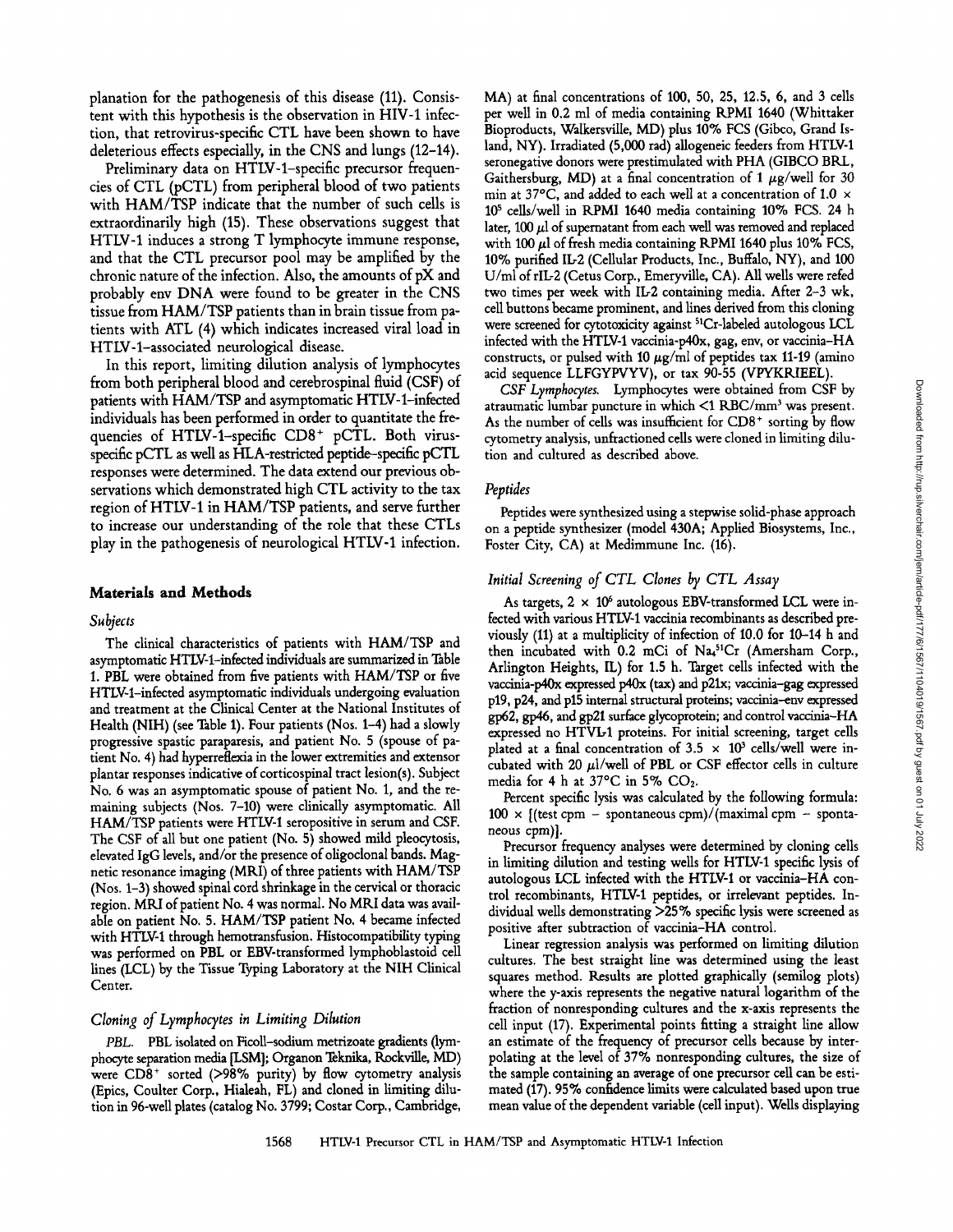>25% specific lysis were expanded and retested. Precursor frequency for the total CSF or PBL population was calculated as the percentage of  $CD8<sup>+</sup>$  cells times the precursor frequency of the  $CD8<sup>+</sup>$ population.

## **Results**

*HTLV-I p4OX-specific pCTL Frequencies from PBL in HTLV-I Seropositive Individuals with and without HAM/TSP.*  An estimate of the pCTL frequency was obtained by separating CD8 + cells and plating these cells in limiting dilution. The HTLV-l-specific pCTL frequencies of patients with HAM/ TSP and asymptomatic HTLV-1 seropositive subjects are summarized in Table 2, and representative plots for p40X specific lysis are shown in Fig. 1. The results show that all HAM/TSP patients had high HTLV-l-specific pCTL and that the frequencies of HTLV-1 p40X-specific  $CD8<sup>+</sup> pCTL$  from peripheral blood ranged between 1/75 and 1/320. In contrast, CD8 + pCTL specific for HTLV-1 p40X were only detected in three of five asymptomatic HTLV-l-infected individuals and frequencies ranged between 1/2,900 and 1/20,850. These pCTL frequencies were 40-280-fold lower than in HAM/TSP patients (Fig. 1 and Table 2). A comparison of the number of HTLV-1 p40X-spedfic clones between asymptomatic No. 6 and HAM/TSP patient No. 1 is shown in Table 3. In two asymptomatic individuals, pCTL were too low to be determined.

*pCTL Frequencies to Different Regions of HTLV-1.* For estimating pCTL frequencies to various HTLV-1 proteins, the frequency of cells lysing autologous B cells infected with vac-

**Table** 1. *Characteristics of HTLV-l-infected Patients with and without HAM/TSP* 

| Patient No./<br>Clinical status | Country of<br>origin | Age in $yr/$<br>sex | Duration of<br>disease | HLA type      |        |              |           |            |
|---------------------------------|----------------------|---------------------|------------------------|---------------|--------|--------------|-----------|------------|
|                                 |                      |                     |                        | $\Lambda$     | B      | C            | <b>DR</b> | <b>DQw</b> |
|                                 |                      |                     | $\gamma$ r             |               |        |              |           |            |
| 1. HAM/TSP                      | <b>USA</b>           | 51/M                | 14                     | 2,28          | 18,44  | 6,7          | 5,7       | 2,3        |
| 2. HAM/TSP                      | Panama               | 31/F                | 7                      | 11,24         | 7,14   |              | 1,7       | 2,5        |
| 3. HAM/TSP                      | Jamaica              | 45/F                | 8                      | 28,32         | 14,70  | $\mathbf{3}$ | 1,7       | 1,2        |
| 4. HAM/TSP                      | <b>USA</b>           | 68/M                | 2                      | 1,3           | 7.62   | 3            | 2,4       | 6,7        |
| 5. Corticospinal tract lesion   | <b>USA</b>           | 70/F                | 1                      | 1,2           | 37,60  | 3,6          | 11,15     | 6,7        |
| 6. Asymptomatic                 | Japan                | 46/F                |                        | 11.31         | 54,60  | 1,3          | 4,9       | 3          |
| 7. Asymptomatic                 | Barbados             | 46/F                |                        | 28,31         | 60,63  | 3            | 4,18      | 4,7        |
| 8. Asymptomatic                 | <b>USA</b>           | 43/F                |                        | $\mathbf{2}$  | 53.    | 4            |           |            |
| 9. Asymptomatic                 | Jamaica              | 39/F                |                        | 2,30          | 43,43, |              | 3,15      | 4,6        |
| 10. Asymptomatic                | <b>Jamaica</b>       | 29/F                |                        | Not available |        |              |           |            |

**Table** 2. *HTLV-1-specific pCTL Frequencies of CD8 + Cells from 10 HTLV-1-infected Subjects with and without HAM/TSP* 

| Patient No./Clinical status | p40X                           | Env                        | Gag                         |  |
|-----------------------------|--------------------------------|----------------------------|-----------------------------|--|
| 1. HAM/TSP                  | $1/300$ $(1/228-372)$          | $1/8140 (1/4,264-12,016)$  | $1/4,337$ $(1/2,204-6,470)$ |  |
| 2. HAM/TSP                  | $1/265$ $(1/205-325)$          | $1/4300$ $(1/2,497-6,103)$ |                             |  |
| 3. HAM/TSP                  | $1/320$ $(1/270-370)$          |                            |                             |  |
| 4. HAM/TSP                  | $1/75$ $(1/20-130)$            | $1/1590$ $(1/793-2,387)$   |                             |  |
| 5. HAM/TSP                  | $1/186$ (1/107-265)            |                            | Not available               |  |
| 6. Asymptomatic             | $1/2,900$ $(1/1,600-4,200)$    |                            |                             |  |
| 7. Asymptomatic             | $1/3,620$ $(1/1,816-5,424)$    |                            |                             |  |
| 8. Asymptomatic             | ٠                              |                            |                             |  |
| 9. Asymptomatic             | $1/20,850$ $(1/10,802-30,898)$ |                            |                             |  |
| 10. Asymptomatic            |                                |                            | *                           |  |

\* Too low to be determined. Of 360 wells screened for lysis on the respective targets, no well demonstrated any specific cytotoxicity. Values in parentheses represent 95% confidence limits of the calculated frequencies.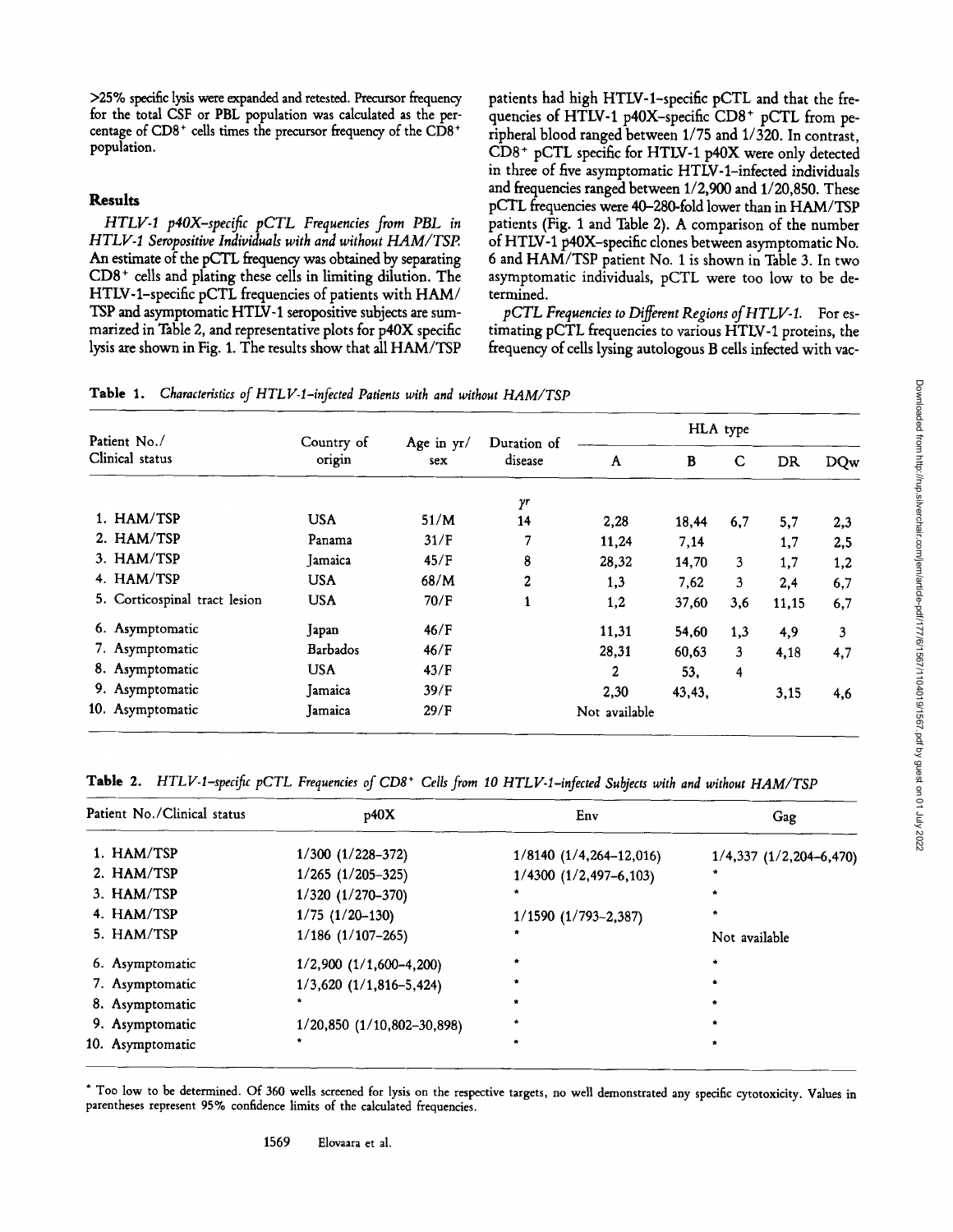

Figure 1. Quantitation of HTLV-1 p40X-specific CD8+ precursor CTL frequencies. Precursor frequency analyses were performed on freshly isolated, sorted, and in limiting dilution-cloned PBL from patients with HAM/TSP  $(A-D)$  or asymptomatic HTLV-1 infection (E) as described in the Materials and Methods section. Targets were Crlabeled autologous LCL infected with the HTLV-1 vaccinia-p40X constructs. Effector cell frequencies were extrapolated as reciprocal of x variable where  $y$  equals 0.37. Individual wells demonstrating >25% specific lysis were screened as positive.

cinia constructs that expressed different HTLV-1 gene products were determined. Table 2 shows that in HAM/TSP, the frequencies of HTLV-1 p40X-specific  $CD8<sup>+</sup>$  pCTL from peripheral blood were extremely high. However, some pa-

Table 3. *Cloning of CD8<sup>+</sup> HTLV-1-specific CTL from Lymphocytes in the Peripheral Blood from Patients with HAM/TSP and Asymptomatic HTLV-I Carriers (ASX)* 

| Cells/well             | Number of positive wells/60 wells tested |                                |                             |                                    |  |  |  |
|------------------------|------------------------------------------|--------------------------------|-----------------------------|------------------------------------|--|--|--|
|                        | p40X                                     |                                | Env                         | Gag                                |  |  |  |
|                        | <b>HAM/TSP</b><br>Patient<br>No. 1       | <b>ASX</b><br>Patient<br>No. 6 | HAM/TSP<br>Patient<br>No. 4 | <b>HAM/TSP</b><br>Patient<br>No. 1 |  |  |  |
| 100                    | 24                                       | 2                              | ND                          | 2                                  |  |  |  |
| 50                     | 19                                       | 2                              | 2                           | 2                                  |  |  |  |
| 25                     | 16                                       | 1                              | 1                           | 0                                  |  |  |  |
| 12.5                   | 11                                       | Ω                              | 1                           | 1                                  |  |  |  |
| 6                      | 9                                        | 1                              | o                           | Ω                                  |  |  |  |
| 3                      | 8                                        | Ω                              | 0                           | 1                                  |  |  |  |
| Precursor<br>frequency | 1/310                                    | 1/2,900                        | 1/1,590                     | 1/4,340                            |  |  |  |

tients at the dilutions tested also showed some reactivity to HTLV-1 env (Nos. 1, 2, and 4) and HTLV-1 gag (No. 1) (Table 3), and estimates of pCTL to those regions are given in Table 2. In all cases, the pCTL to the p40X region were significantly greater than those to env and gag.

Although the magnitude of HTLV-l-specific pCTL response (i.e., frequencies of specific pCTL) in asymptomatic HTLV-l-infected individuals were markedly lower than in patients with HTLV-l-related neurologic disease, the recognition of viral products encoded within the pX region still predominated. The frequencies of gag- and env-specific pCTL were too low to be estimated. Of the 360 wells screened for lysis on the respective targets, no well demonstrated any specific cytotoxicity. This indicated that in HTLV-1 asymptomatic carriers, if lysis could be detected, all the HTLV-l-specific pCTL responses were directed against pX gene products and these responses were significantly lower than in HAM/TSP patients.

*Precursor Frequencies of HTLV-I Peptide-specific CTL.* The fine peptide specificity of the  $CD8<sup>+</sup> pCTL$  to the HTLV-1 p40X regions was determined. Previous studies had demonstrated that HTLV-1 tax synthetic peptides, tax 11-19, and tax 90-55 were recognized in the context of HLA-A2 and B14, respectively (18). The results in Fig. 2,  $B$  and  $F$  show that a high frequency of purified CD8 + cloned lymphocytes from the peripheral blood of HLA-A2 HAM/TSP patients Nos. 1 and 5 recognized HTLV-1 tax peptide 11-19. The frequency of tax peptide 11-19-specific pCTL was of similar mag-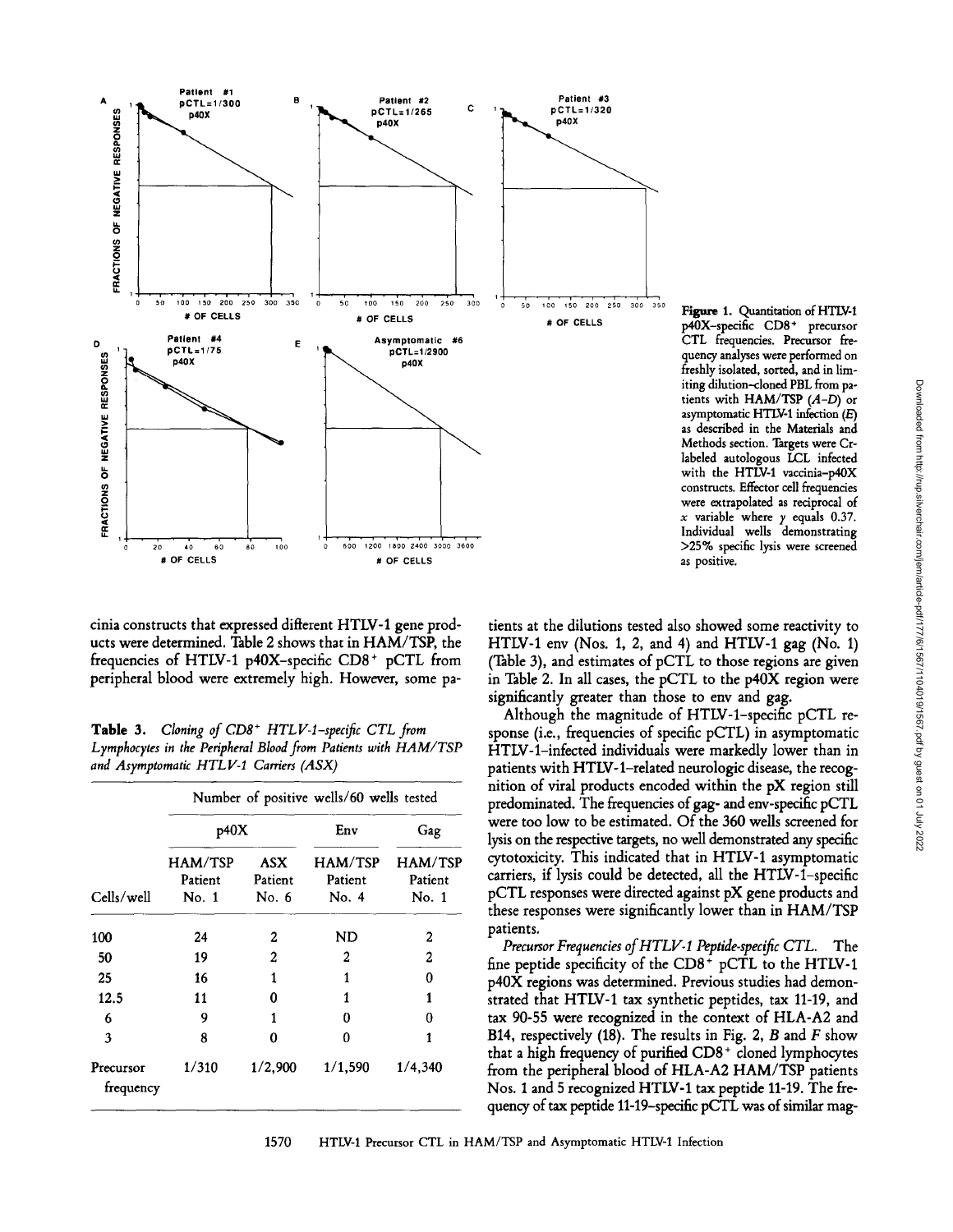

Figure 2. Quantitation of HTLV-1-specific CD8<sup>+</sup> precursor CTL fre**quencies with HLA-A2 and HLA-B14 restriction of HTLV-1 peptides. An estimate of the pCTL was obtained and calculated as in** Fig. 1. **Targets**  were Cr-labeled autologous LCL infected with HTLV-1 p40x (A, C, and E) **or pulsed with peptides tax** 11-19 (FGYPV) (B and F) **or tax** 90-55  $(VPYKRIEEL) (D)$ .

nitude to that of p40X-specific pCTL (Fig. 2, A and E). There**fore, such high precursor frequencies to this peptide indicate**  that major responses within  $p40X$  in these subjects are directed **towards tax peptide 11-19. In addition, Fig. 2 D demonstrates that the sorted and subsequently cloned CD8 + lymphocytes from the peripheral blood of HLA-B14 patient No. 3 had a high CD8 + pCTL frequency to tax peptide 90-55. The second HLA-B14 HAM/TSP patient No. 2 had a tax peptide 90-55-specific pCTL frequency of 1/1,125 (data not shown). These data indicate that the predominant response within p40X against tax peptide 90-55 is restricted by HLA-B14. Expansion of these clones and subsequent CTL assays confirmed the specificities of these responses.** 

*HTLV-I pCTL Frequencies in CSE* **Because of low numbers of CSF leukocytes in patient No. 1, these cells were unable to be sorted into CD8 + T cells, and, therefore, they were directly cloned in limiting dilution. It is interesting that an initial screening of those CSF lymphocytes showed that there was a high pCTL frequency (1/145) against p40x (Fig. 3 A) which was of a similar magnitude (1/300) to that in PBL (Fig. 1 A and Table 2). Env pCTL could also be demonstrated (Fig. 3 B). The pCTL of these CSF lymphocytes from that HLA-A2 HAM/TSP patient were shown to be reactive against tax peptide 11-19, which was similar in magnitude to that in corresponding peripheral blood (Figs. 2 B and 3 C).** 

## **Discussion**

**The present data indicate that HTLV-l-specific CD8 + pCTL frequencies from lymphocytes obtained from the peripheral blood and CSF of patients with HAM/TSP are extremely high, whereas the magnitude of pCTL reactivity from subjects with asymptomatic HTLV-1 infection is clearly lower or absent. These pCTL predominantly recognized HTLV-1 products encoded within the pX region. In addition, we confirmed that the recognition of HTLV-1 tax epitopes 11- 19 (LLFGYPVYV) and 90-55 (VPYKRIEEL) within the tax region of HTLV-1 is restricted by HLA-A2 and HLA-B14, respectively (18).** 

**The presence of circulating HTLV-l-specific CTL in pa-**



**Figure 3. Quantitation of** HTLV-1-specific pCTL frequencies in CSF. **Lymphocytes were obtained from**  CSF by **atraumatic lumbar puncture and cloned in limiting dilution. Targets were Cr-labeled autologous**  LCL **infected with** HTLV-1 p40x  $(A)$ , env  $(B)$ , or pulsed with tax pep**tide** 11-19 (C). **Vaccinia-HA constructs were used as controls. Effector cell frequencies were extrapolated as in** Fig. 1. **Individual wells demonstrating** >25 % specific **lysis were screened as positive.**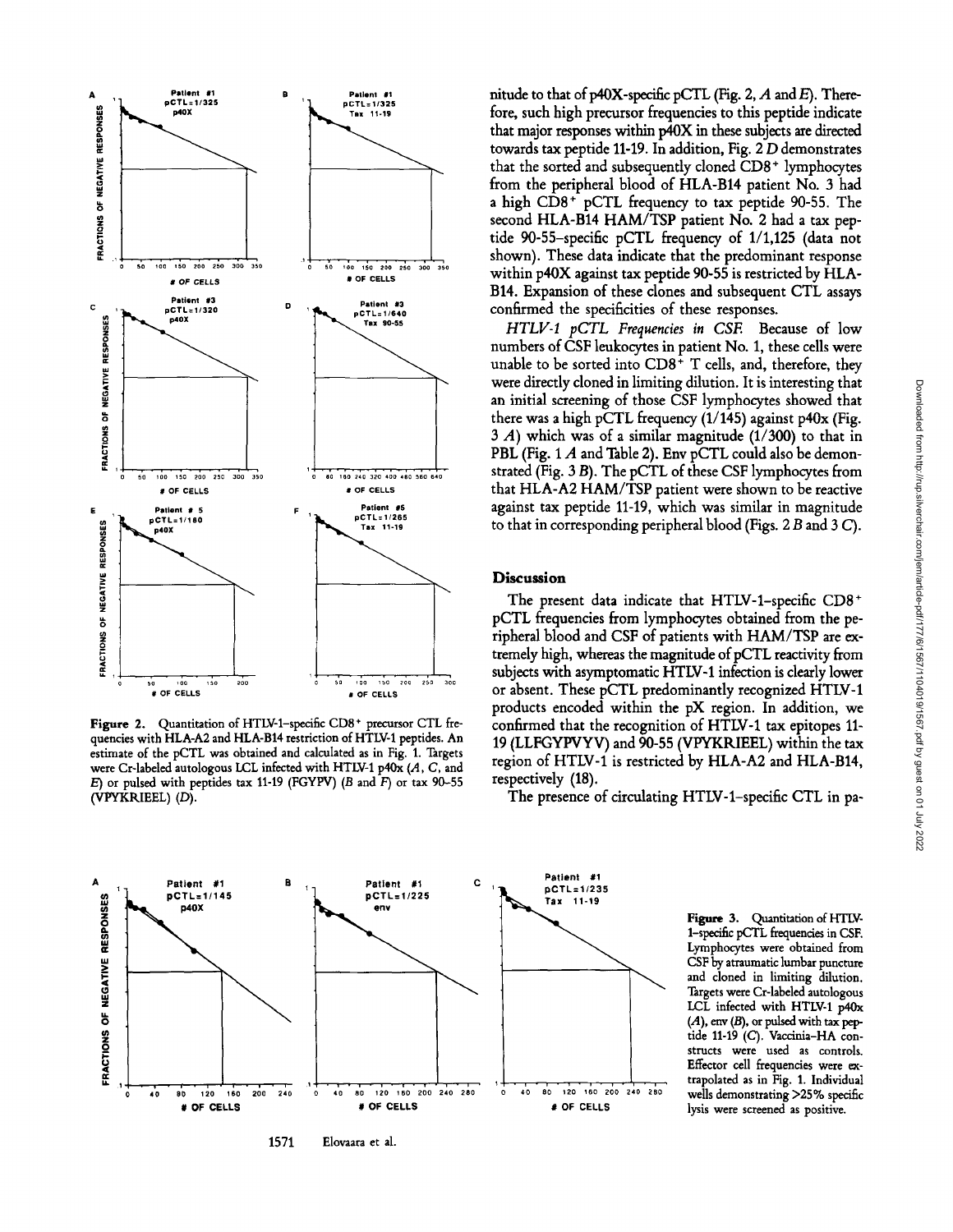tients with HAM/TSP, and of lymphocytic infiltrates rich in  $CD8<sup>+</sup>$  T cells in spinal cord lesions of such patients has been reported (5, 11, 19, 20). Also, the HTLV-1 viral load in the CNS of these patients was found to be higher than in patients with ATL (4). Since in asymptomatic HTLV-I-infected individuals the responses of virus-specific CTL are lower or absent (11, 21), it may be that the high level of CTL activity in HAM/TSP is related to the persistence of HTLV-1 in CNS, and/or to chronicity of this infection associated with an increased viral load (4). For example, in HIV-1 infection, another retroviral disease frequently associated with CNS infection in the later stages of AIDS, systemic and local increase of the viral load is believed to lead to HIV-l-specific neuropathology (22). In HTLV-1 infection, the generation of pCTL may have dual consequences. These cells are generated presumably to suppress viral replication through the lysis of infected cells or through the production of cytokines with antiviral properties. In healthy HTLV-l-infected individuals CTL targeted to chronically infected T cells may decrease viral load and maintain clinically asymptomatic infection. On the other hand, infection of neural or glial cells followed by damage of these cells by CTL or by disturbance of their function by cytokine responses could contribute to the pathogenesis of neurologic disease associated with HTLV-1.

In HIV-1 infection, high frequencies of both HIV-specific CTL and pCTL have been detected even in asymptomatic individuals (23-25). The present results with HAM/TSP patients, however, indicate that in this disease, pCTL frequencies are at least 40-fold higher than in infection by HIV-1. It is interesting that whereas late stages of HIV infection characterized by immunological and neurological deterioration are accompanied by the decline of both CTL and their precursors, patients with neurological disease associated with HTLV-1 display significantly higher pCTL frequencies than asymptomatic carriers. This would imply that the presence of HTLV-l-specific CTL in HAM/TSP may be a diseasespecific event, potentially contributing to the pathogenesis of this disorder.

In HAM/TSP patients, an infiltration of  $CD8<sup>+</sup>$  cells in spinal cord lesions, the presence of the HTLV-1 p19 core protein (19), HTLV-1 genomic sequences (20), and HLA class I molecules in such lesions (19), support the suggestion that these  $CD8<sup>+</sup>$  cells in HAM/TSP spinal cord lesions may cause lysis of infected cells in thoracic cord. Alternatively, cytokine responses could be induced that could adversely affect

the function of uninfected neurons and glia within the CNS and contribute to the pathological effects observed in patients with HAM/TSP. The demonstration of HTLV-l-specific  $CD8<sup>+</sup>$  CTL directly from lymphocytes obtained from the CSF of patients with HAM/TSP (15) is consistent with this hypothesis and provides an explanation for the neurological manifestations of this disease. The results from the present study demonstrating similar pCTL frequencies in the CSF and blood, further support the view that CTL activity may be essential to the pathogenesis of HAM/TSP.

Although pCTL responses to HTLV-1 structural proteins were observed in some HAM/TSP patients, pCTL predominantly recognized HTLV-1 products encoded within the pX region. This confirms earlier data showing that CTL obtained directly from the peripheral blood of HAM/TSP patients predominantly lysed targets infected with the HTLV-1 p40x vaccinia constructs (9, 11). This indicates that a product of the HTLV-1 tax gene is recognized by both pCTL and CTL obtained directly from peripheral blood. Other HTLV-1 antigens, such as env or gag proteins, can also be recognized, but these responses occur with a lower frequency than the responses to the tax region of HTLV-1.

The observation that in HAM/TSP, pCTL from HLA-A2 patients and HLA-B14 patients, respectively, recognized tax peptide 11-19 and 90-55, indicates that small peptides of the HTLV-1 tax region can be recognized by specific pCTL in association with these HLA class I alleles. Therefore, HTLV-1-specific pCTL responses to the tax protein are not restricted to a particular haplotype, but rather to immunodominant peptide fragments that are associated with particular HLA alleles. HLA-restricted CTL to the tax protein have been found in association with HLA-A2, A3, and B14 (18). Moreover, since a strong CTL response to tax in HAM/TSP patients is related to a single immunogenic region in individuals with a given haplotype, this may be useful in developing strategies to interfere with peptide/HLA binding (26).

If HTLV-1-specific CTL play a central role in the development of HAM/TSP, then immunotherapeutic strategies that focus on eliminating these cells or inhibiting their activity, could be clinically significant. The information obtained from immunotherapy of neurological HTLV-1 infection, could be extended to other CNS diseases of retroviral origin, such as CNS infection by HIV-1, and possibly to other chronicprogressive neurological diseases such as multiple sclerosis.

I. Elovaara was sponsored by the Academy of Finland and Tampere University Hospital, Finland.

Address correspondence to Dr. Irina Elovaara, NIH/NINDS, Building 10, Room 5B-16, Bethesda, MD 20892.

*Received for publication 15 December 1992 and in revised form 4 February 1993.*